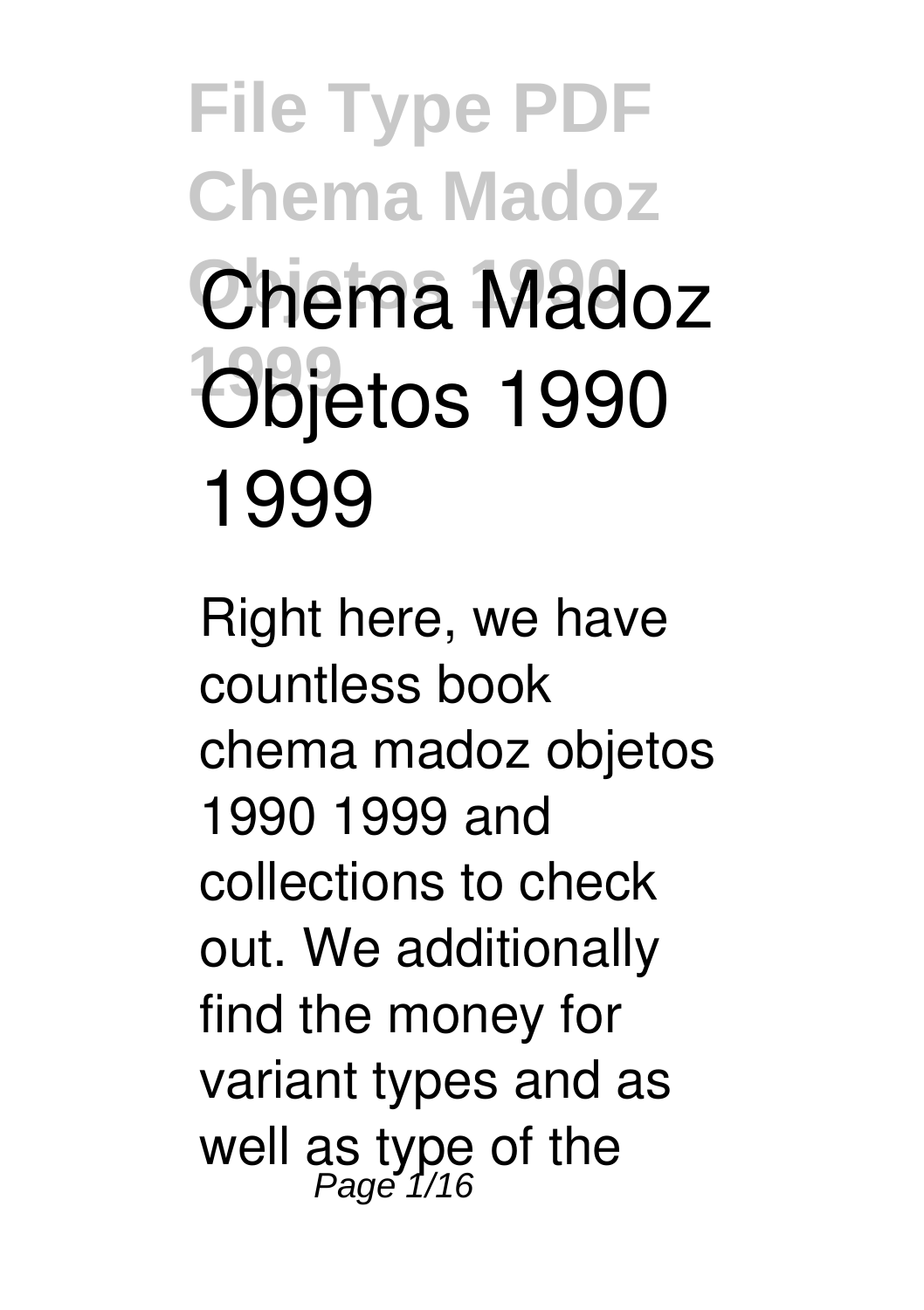books to browse. The pleasing book, fiction, history, novel, scientific research, as well as various supplementary sorts of books are readily reachable here.

As this chema madoz objetos 1990 1999, it ends occurring mammal one of the favored ebook chema Page 2/16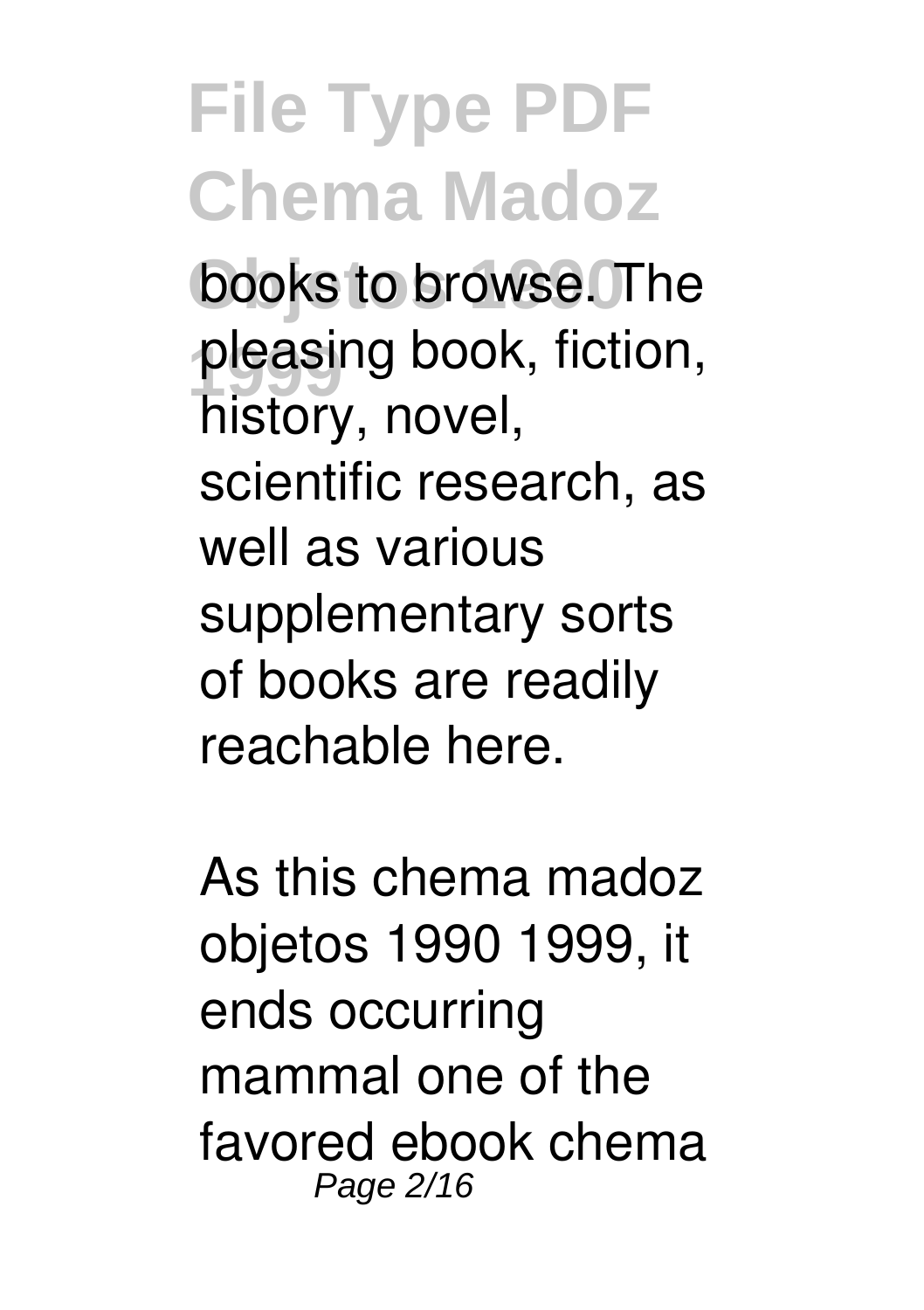**Objetos 1990** madoz objetos 1990 **1999** 1999 collections that we have. This is why you remain in the best website to see the unbelievable ebook to have.

Chema Madoz Objetos 1990 1999 Pero una vez aclarado que todos hacíamos esto por amor al arte, César Page 3/16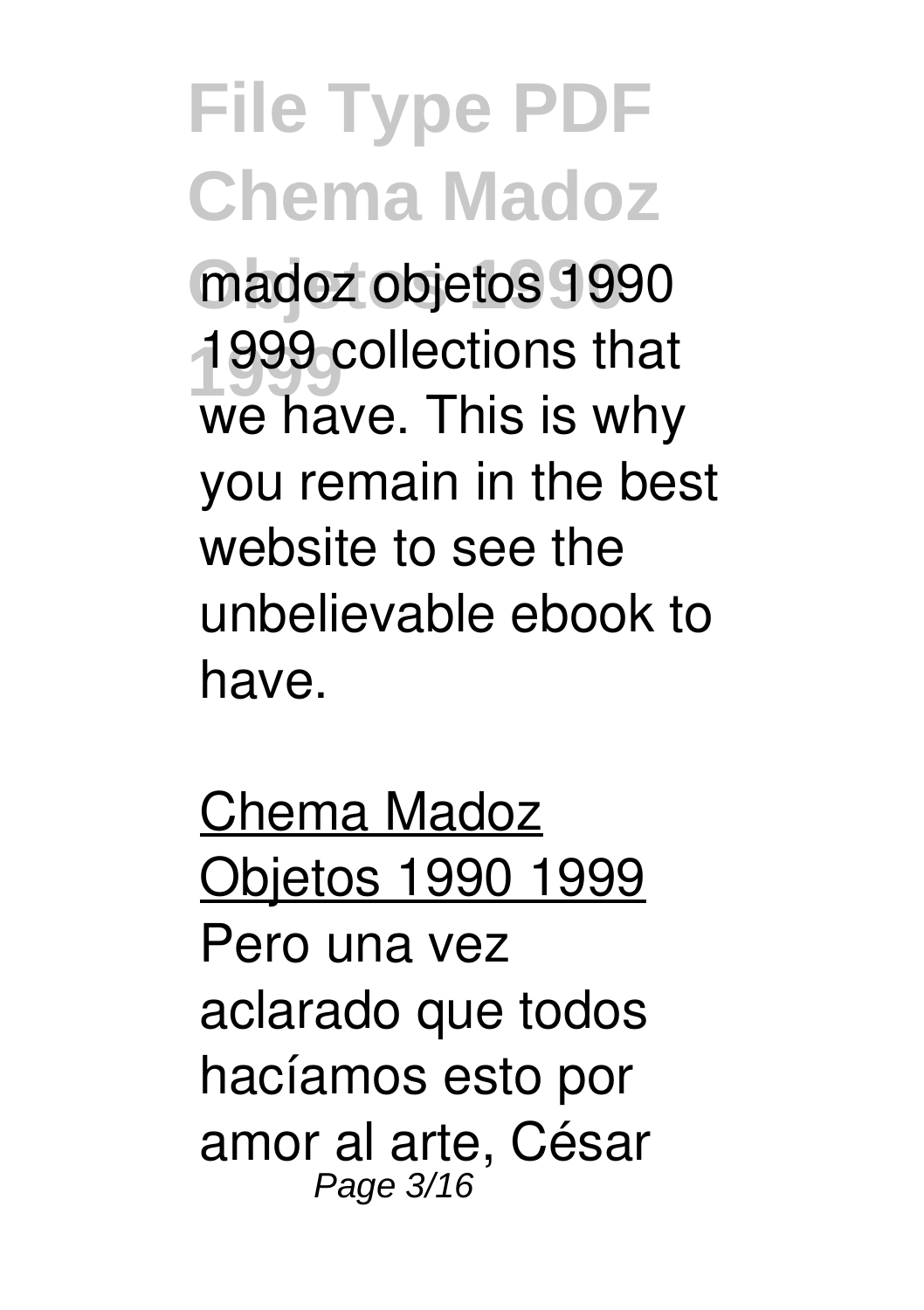**File Type PDF Chema Madoz Objetos 1990** Lucas, Cristina García Rodero, Alberto García-Alix, Chema Madoz ... negro y en el juego con objetos que frecuentemente

...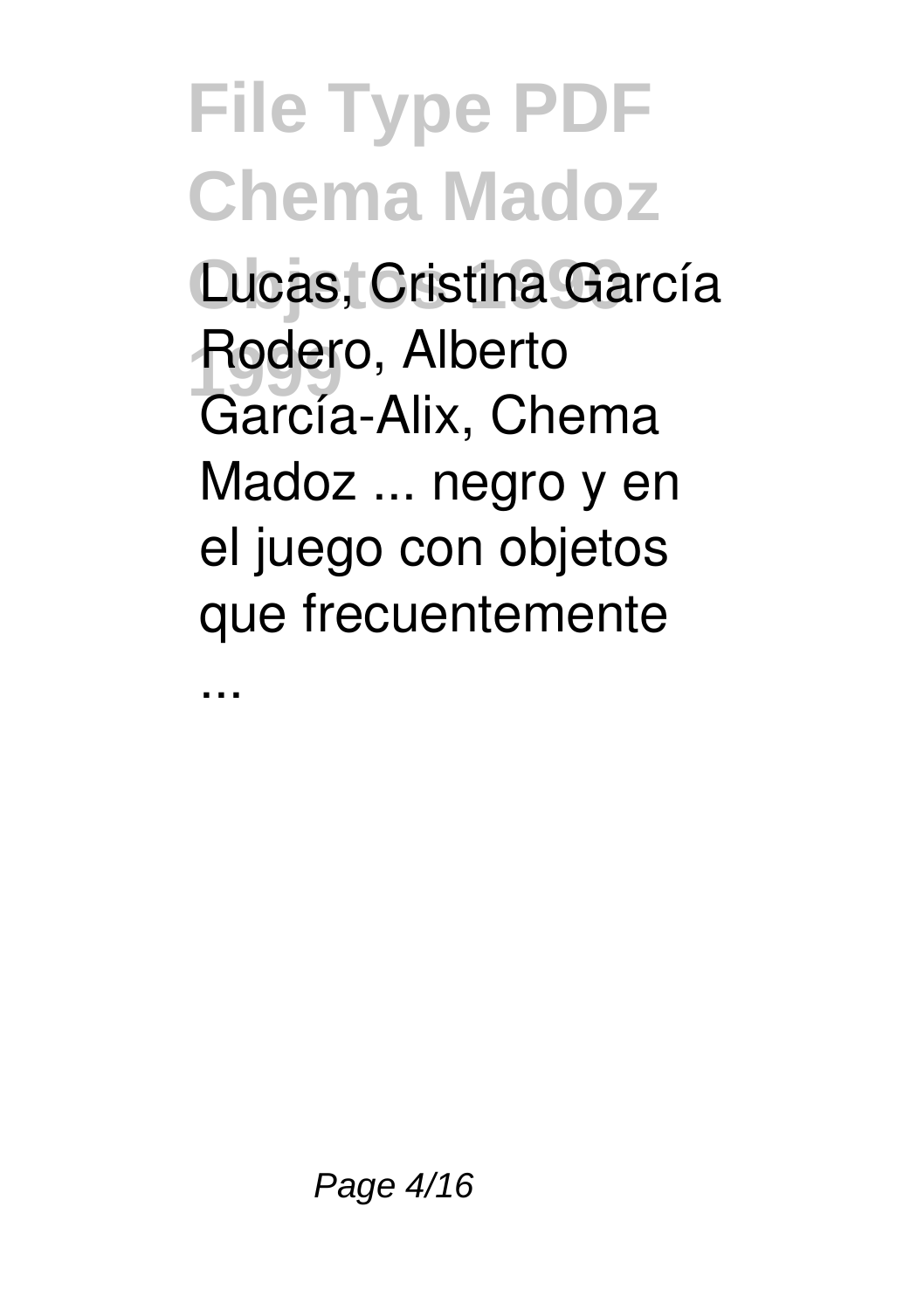**File Type PDF Chema Madoz Objetos 1990 1999** Poised between poetry, surrealism and a smile, Chema Madoz reveals a world in which the absurd observes us at every moment. His photos contain the world in a small envelope or a tiny wooden box. They have as their subject objects stripped of<br><sup>Page 5/16</sup>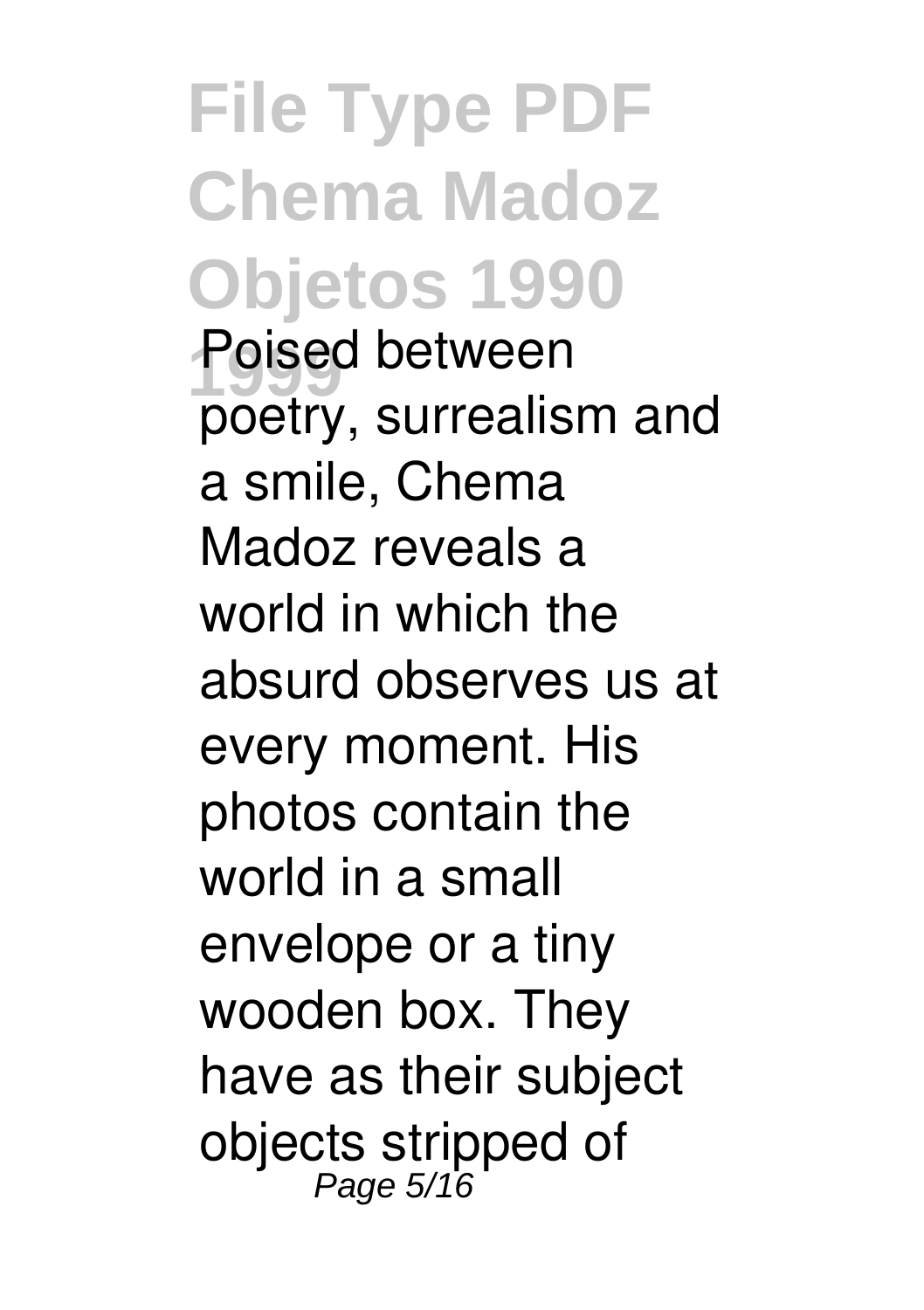**File Type PDF Chema Madoz** their primary function. **Behind their usual** appearance, their strangeness is revealed and makes us question what is normal. Chema Madoz was born January 20, 1958, in Madrid. His work, known throughout the world, was finally recognized in 1991 with the Kodak Prize Page 6/16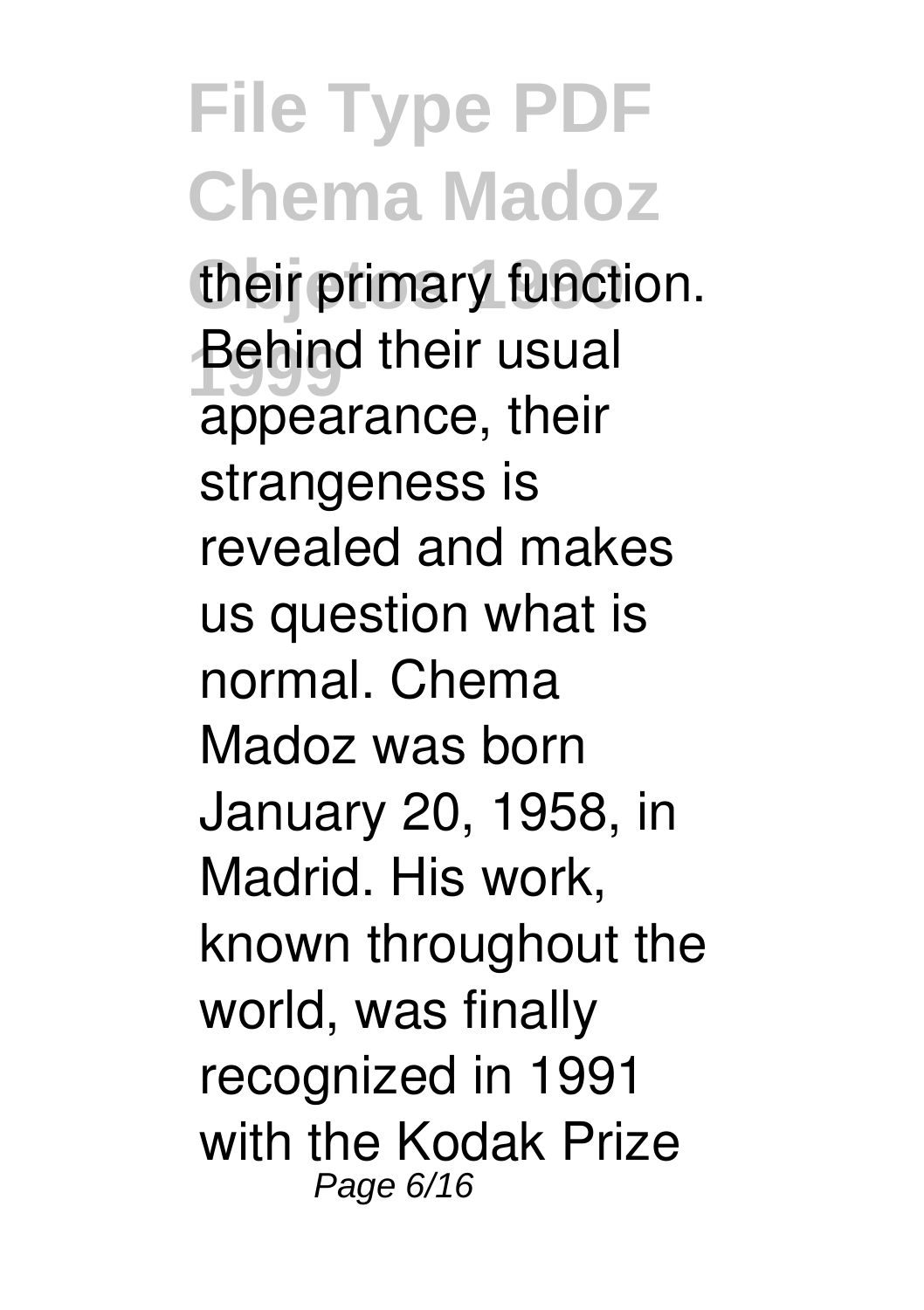**File Type PDF Chema Madoz** for European 990 Photography.

Mondéjar's work is a companion to an exhibit of the same name that opened at the C!rculo de Bellas Artes in Madrid in December 1999 and Page 7/16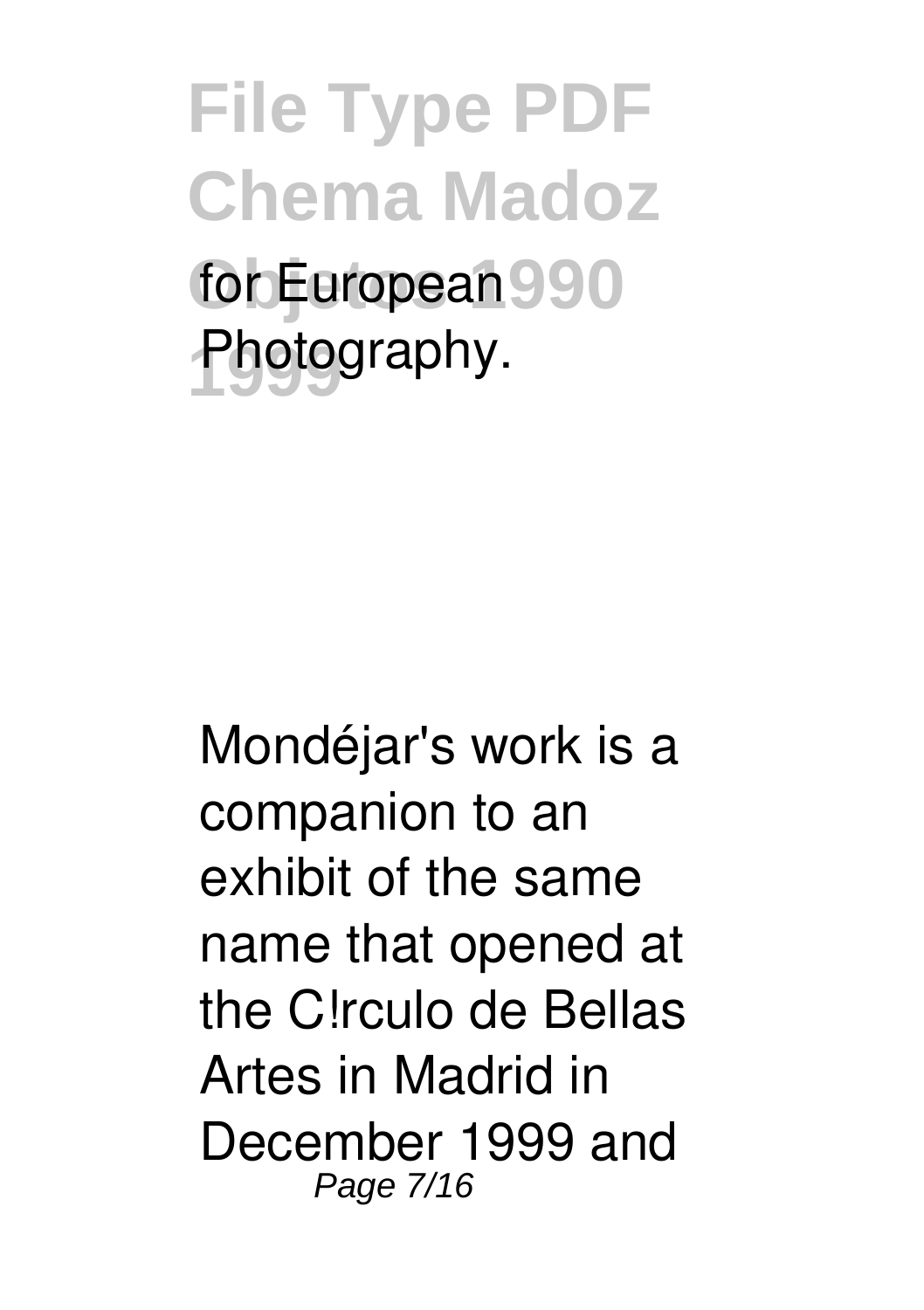**File Type PDF Chema Madoz** is still on tour in 0 **Europe and the** United States. This single-volume history is the culmination of editor/curator Mondéjar's multivolume study of photography and Spanish society. As with Mexican Suite, this work starts with the beginnings of photography in Page 8/16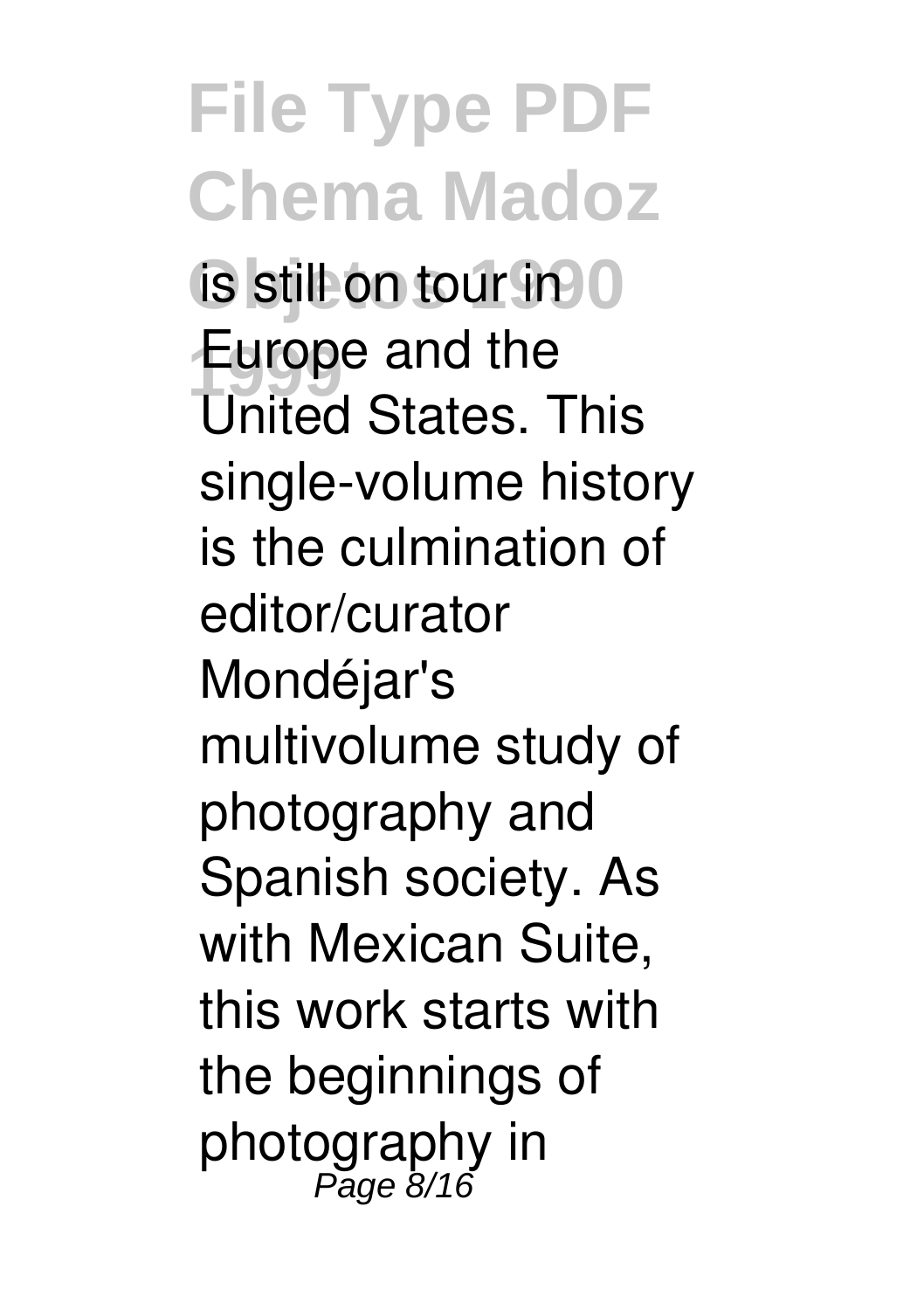Europe and its rapid spread and influence, covered in Part 1 (1839-1900). Part 2 (1900-39) shows more signs of political influence, and Part 3 encompasses everything from the war years through the Documentary Revival of the 1960s, to abstracts and nudes in the 1990s. Again, Page 9/16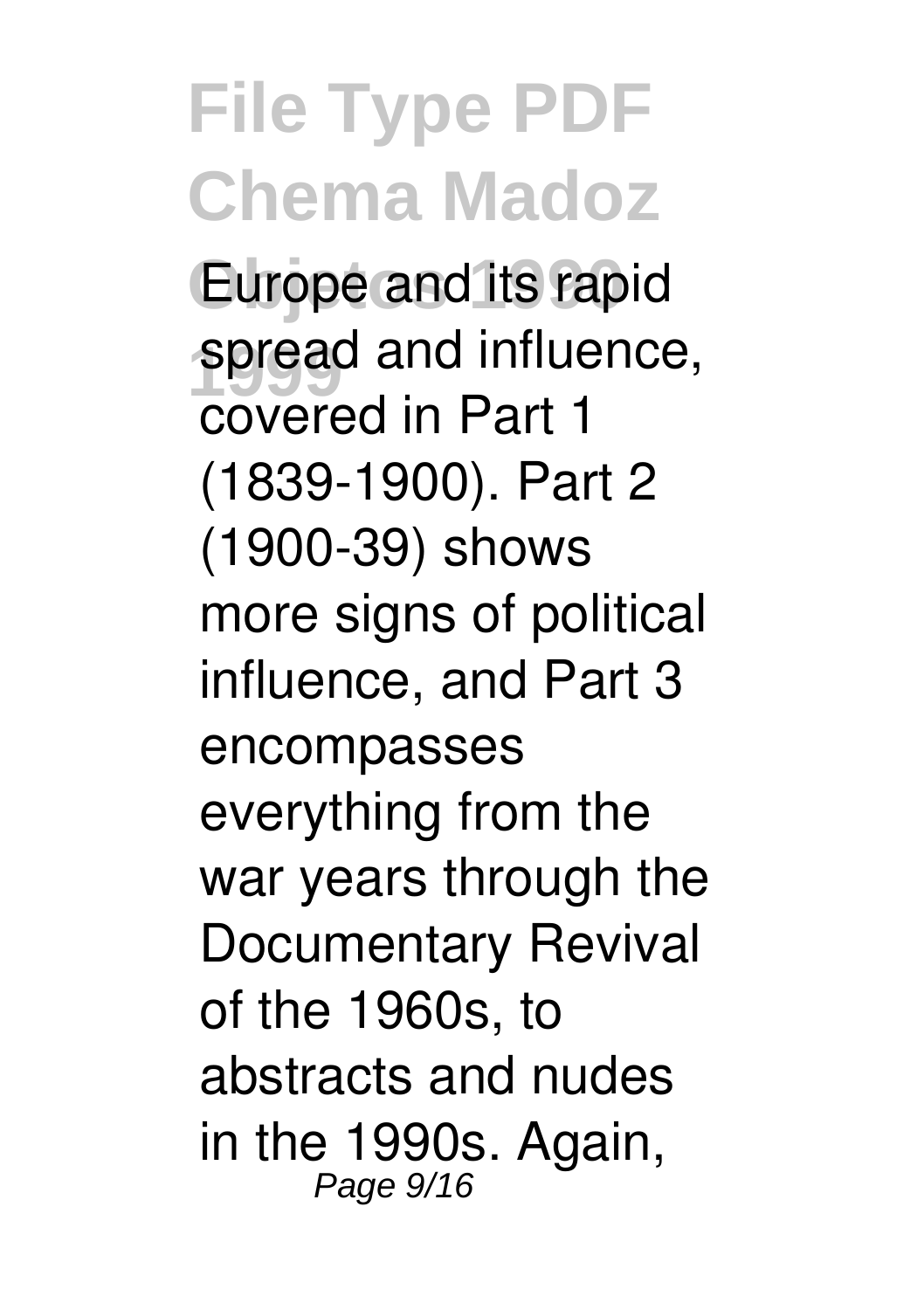**File Type PDF Chema Madoz** the images are well chosen, spanning portraits of the wealthy and records of the harsh conditions of laborers; biblical images, such as an erotic Salome, and stylized saints; and landscapes, fashion shots, and grisly scenes from the Spanish Civil War.

Page 10/16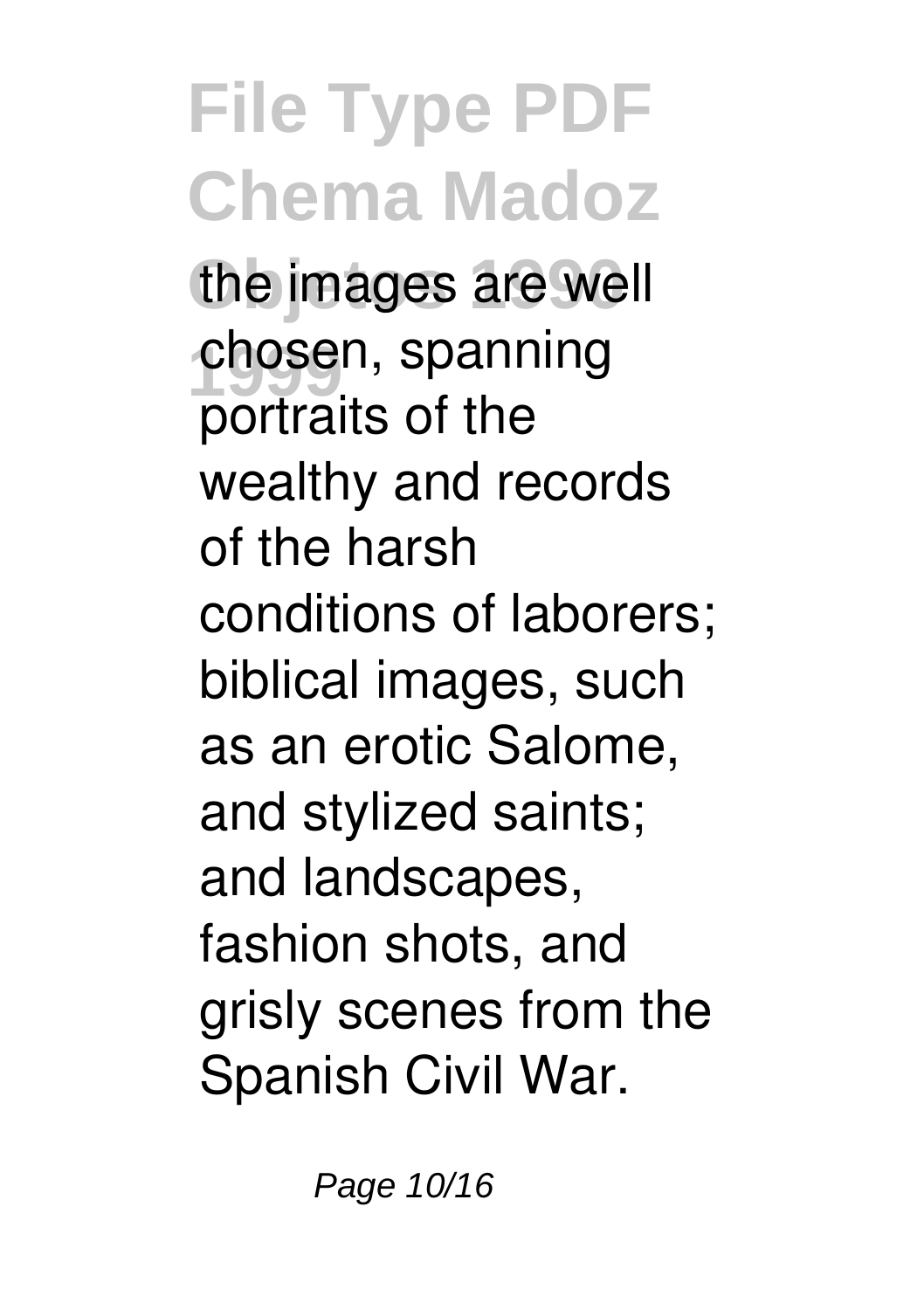**File Type PDF Chema Madoz** Guiños es el 990 **homenaje que setenta** y cinco creadores de diferentes ámbitos de la cultura rinden al fotógrafo Carlos Pérez Siquier, el único andaluz galardonado con el Premio Nacional de Fotografía. La edición está al cuidado de Antonio Lafarque. Los participantes han Page 11/16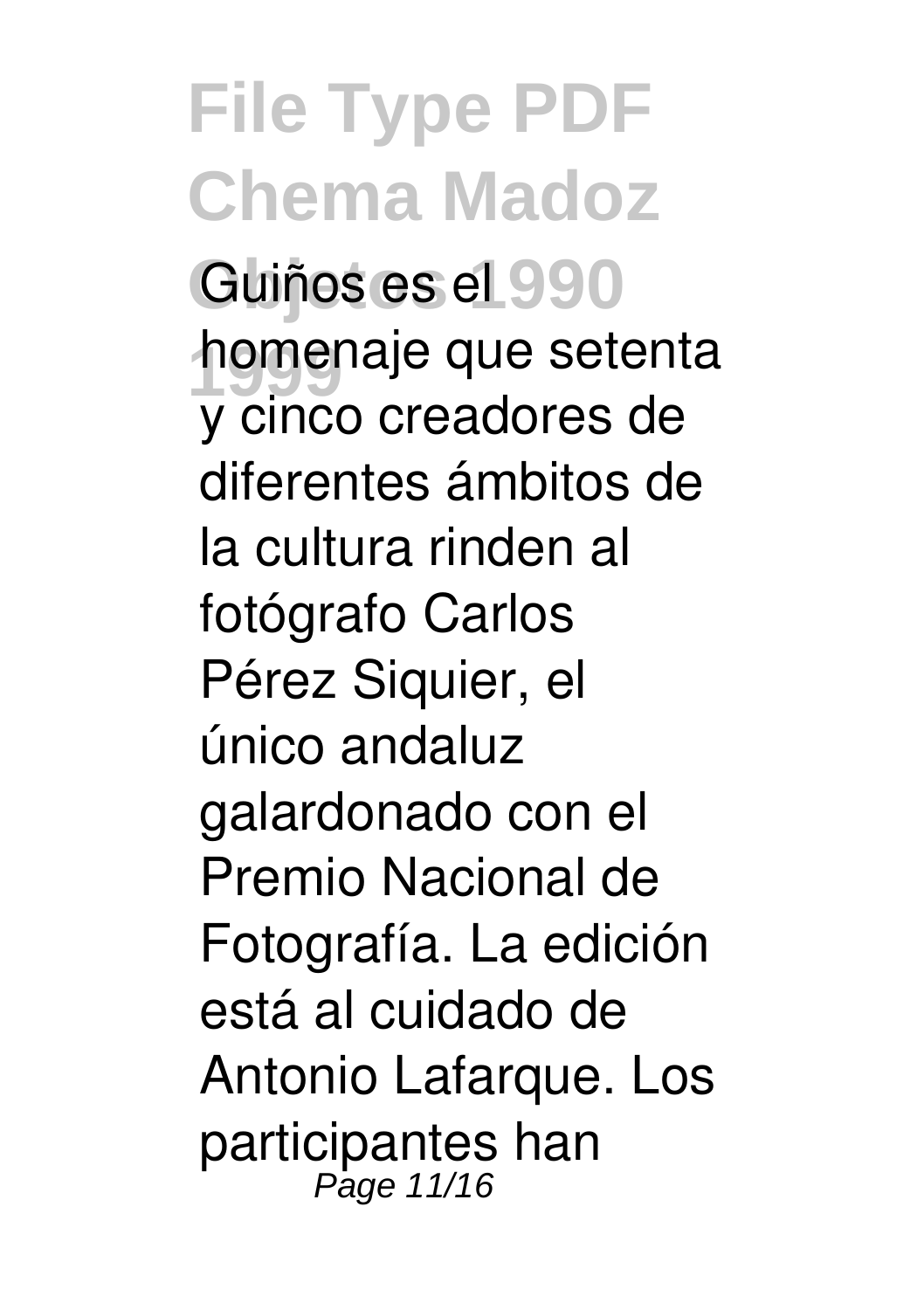elegido una imagen del autor de series tan emblemáticas como La Chanca, La playa o Color del Sur y en torno a la misma han aportado una reflexión en forma de texto u obra gráfica. Bajo este punto de vista, Guiños puede considerarse una selección antológica de la obra del Page 12/16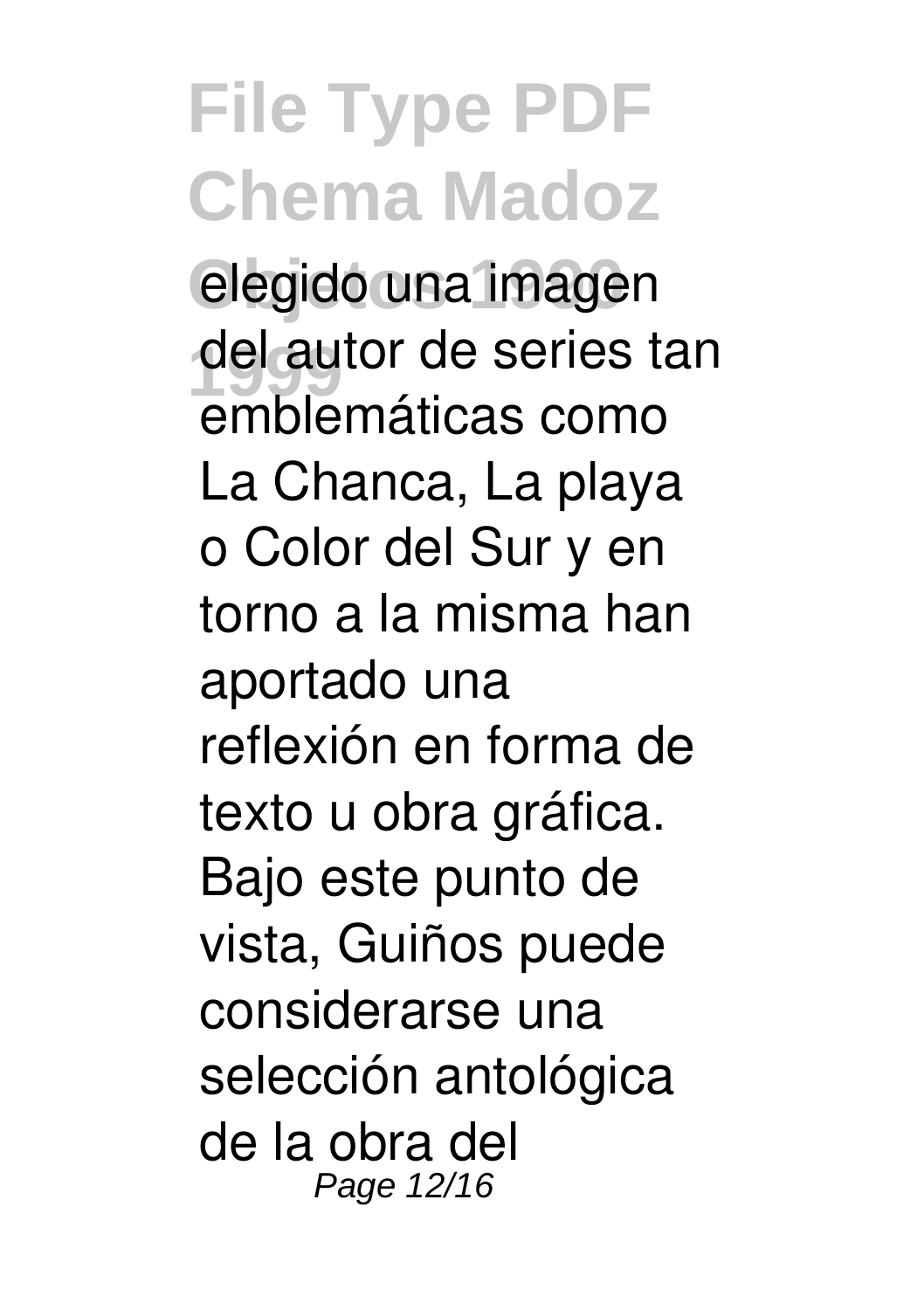#### **File Type PDF Chema Madoz** fotógrafo almeriense. **1999** Nacido en 1931, la trayectoria de Pérez Siquier corre paralela a la evolución de la fotografía española, a la que libró de las ataduras del pictorialismo con la ayuda de compañeros generacionales aglutinados en la revista AFAL. Desde las primeras Page 13/16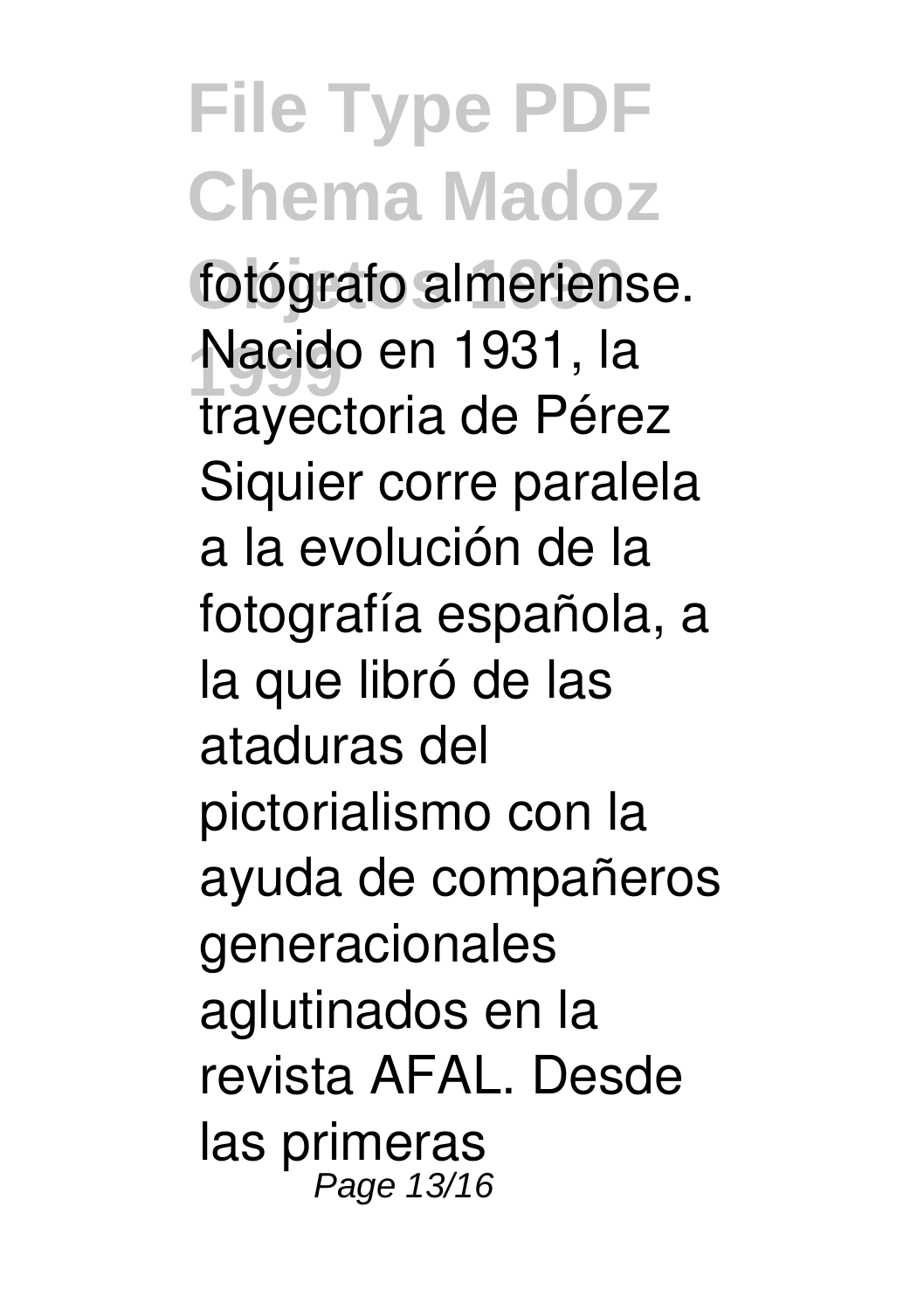**File Type PDF Chema Madoz** fotografías 1990 documentales en blanco y negro tomadas en 1956 hasta las últimas en color disparadas con una cámara digital, su obra destaca por el permanente estado de modernidad y el elevado nivel de autoexigencia.

Recoge los Page 14/16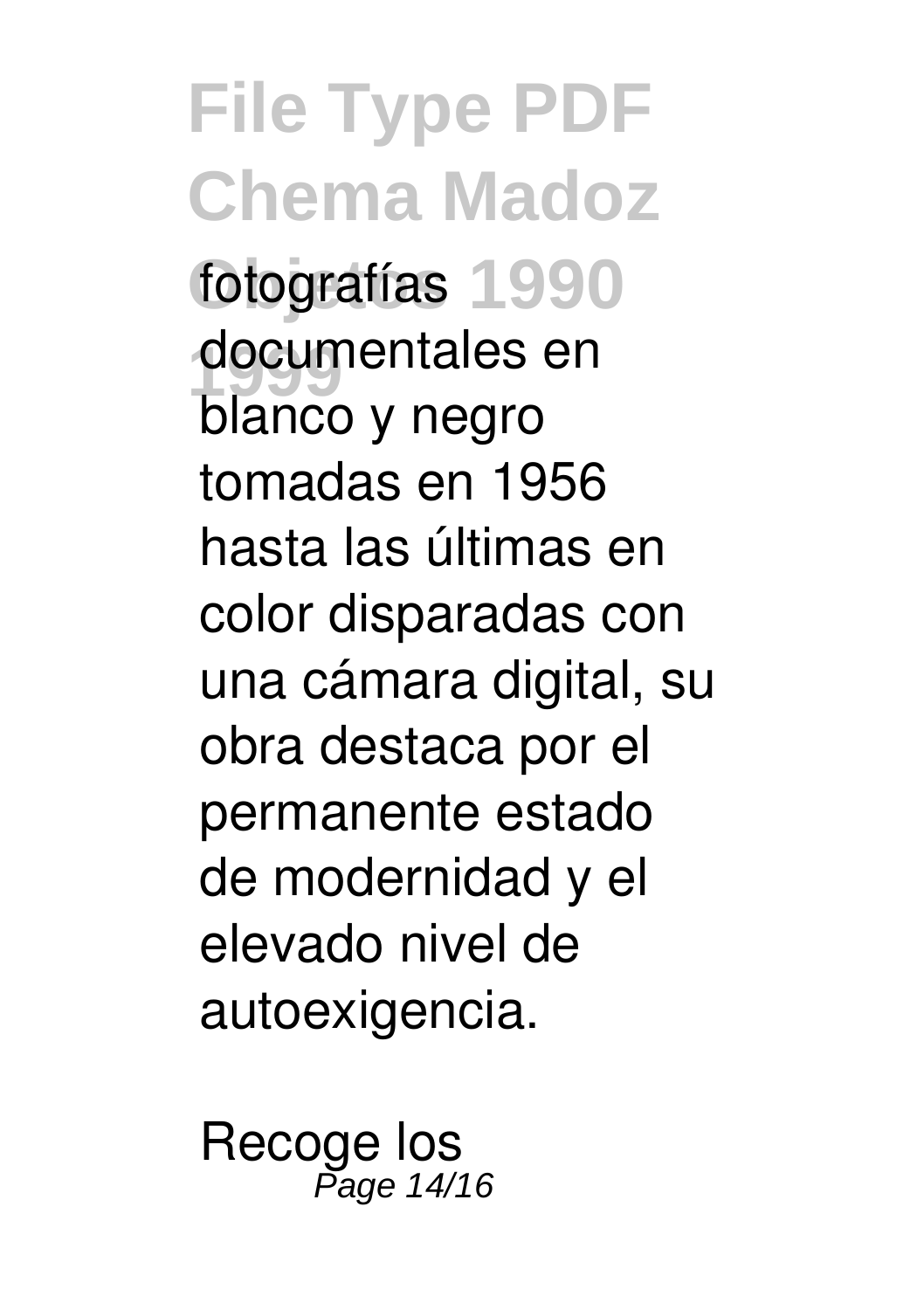**File Type PDF Chema Madoz** contenidos del curso de formación del profesorado de enseñanza primaria: "El lenguaje de las artes plásticas: sensibilidad, creatividad y cultura", que se celebró en la Universidad Internacional Menéndez Pelayo de Santander, en el verano de 2004. Page 15/16